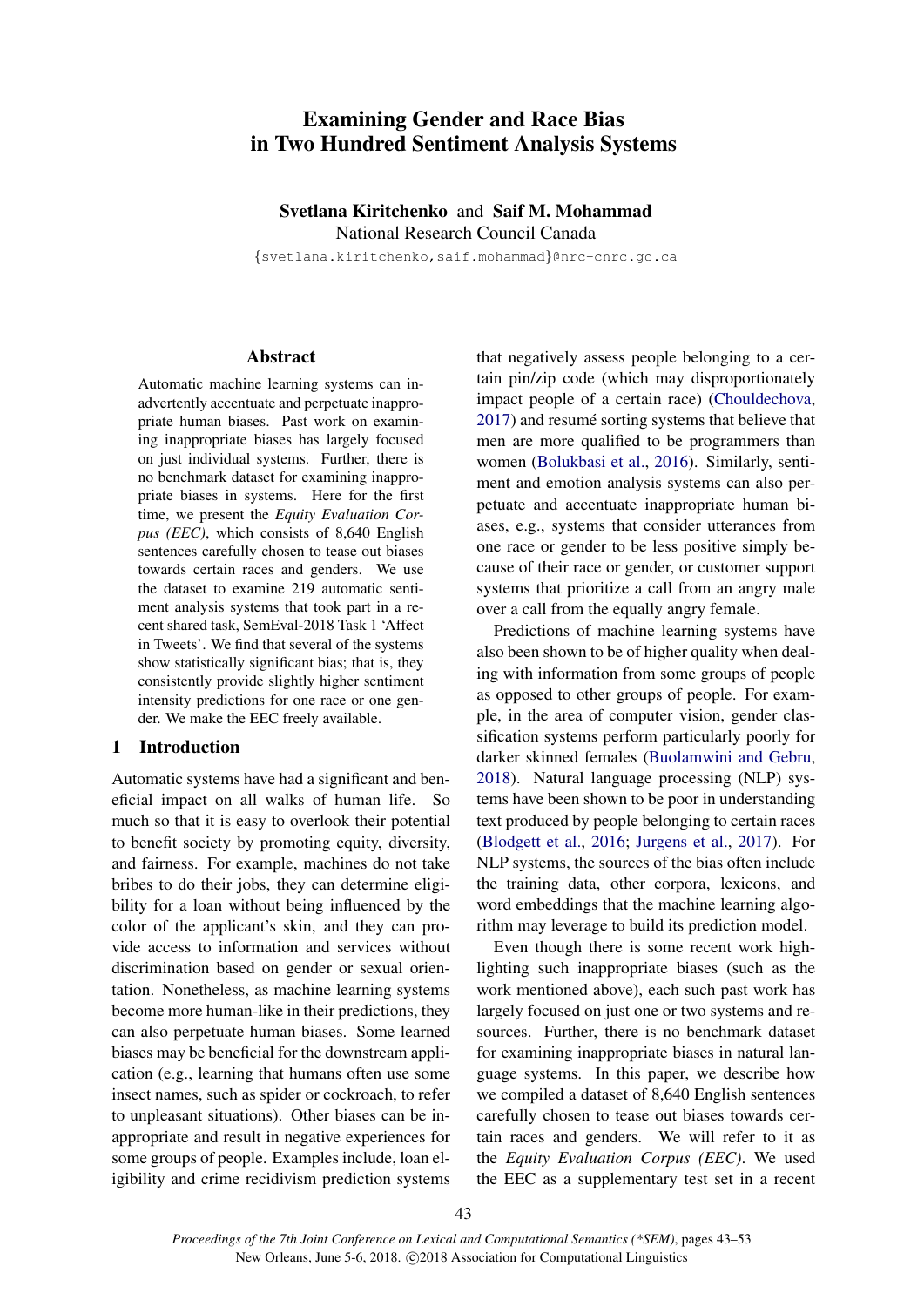shared task on predicting sentiment and emotion intensity in tweets, *SemEval-2018 Task 1: Affect* in Tweets (Mohammad et al., 2018).<sup>1</sup> In particular, we wanted to test a hypothesis that a system should equally rate the intensity of the emotion expressed by two sentences that differ only in the gender/race of a person mentioned. Note that here the term *system* refers to the combination of a machine learning architecture trained on a labeled dataset, and possibly using additional language resources. The bias can originate from any or several of these parts. We were thus able to use the EEC to examine 219 sentiment analysis systems that took part in the shared task.

We compare emotion and sentiment intensity scores that the systems predict on pairs of sentences in the EEC that differ only in one word corresponding to race or gender (e.g., *'This man made me feel angry'* vs. *'This woman made me feel angry'*). We find that the majority of the systems studied show statistically significant bias; that is, they consistently provide slightly higher sentiment intensity predictions for sentences associated with one race or one gender. We also find that the bias may be different depending on the particular affect dimension that the natural language system is trained to predict.

Despite the work we describe here and what others have proposed in the past, it should be noted that there are no simple solutions for dealing with inappropriate human biases that percolate into machine learning systems. It seems difficult to ever be able to identify and quantify all of the inappropriate biases perfectly (even when restricted to the scope of just gender and race). Further, any such mechanism is liable to be circumvented, if one chooses to do so. Nonetheless, as developers of sentiment analysis systems, and NLP systems more broadly, we cannot absolve ourselves of the ethical implications of the systems we build. Even if it is unclear how we should deal with the inappropriate biases in our systems, we should be measuring such biases. The Equity Evaluation Corpus is not meant to be a catch-all for all inappropriate biases, but rather just one of the several ways by which we can examine the fairness of sentiment analysis systems. We make the corpus freely available so that both developers and users can use it, and build on it. $<sup>2</sup>$ </sup>

#### 2 Related Work

Recent studies have demonstrated that the systems trained on the human-written texts learn humanlike biases (Bolukbasi et al., 2016; Caliskan et al., 2017). In general, any predictive model built on historical data may inadvertently inherit human biases based on gender, ethnicity, race, or religion (Sweeney, 2013; Datta et al., 2015). Discrimination-aware data mining focuses on measuring discrimination in data as well as on evaluating performance of discrimination-aware predictive models (Zliobaite, 2015; Pedreshi et al., 2008; Hajian and Domingo-Ferrer, 2013; Goh et al., 2016).

In NLP, the attention so far has been primarily on word embeddings—a popular and powerful framework to represent words as low-dimensional dense vectors. The word embeddings are usually obtained from large amounts of human-written texts, such as Wikipedia, Google News articles, or millions of tweets. Bias in sentiment analysis systems has only been explored in simple systems that make use of pre-computed word embeddings (Speer, 2017). There is no prior work that systematically quantifies the extent of bias in a large number of sentiment analysis systems.

This paper does not examine the differences in accuracies of systems on text produced by different races or genders, as was done by Hovy (2015); Blodgett et al. (2016); Jurgens et al. (2017); Buolamwini and Gebru (2018). Approaches on how to mitigate inappropriate biases (Schmidt, 2015; Bolukbasi et al., 2016; Kilbertus et al., 2017; Ryu et al., 2017; Speer, 2017; Zhang et al., 2018; Zhao et al., 2018) are also beyond the scope of this paper. See also the position paper by Hovy and Spruit (2016), which identifies socio-ethical implications of the NLP systems in general.

#### 3 The Equity Evaluation Corpus

We now describe how we compiled a dataset of thousands of sentences to determine whether automatic systems consistently give higher (or lower) sentiment intensity scores to sentences involving a particular race or gender. There are several ways in which such a dataset may be compiled. We present below the choices that we made.<sup>3</sup>

<sup>1</sup> https://competitions.codalab.org/competitions/17751 2 http://saifmohammad.com/WebPages/Biases-SA.html

 $3$ Even though the emotion intensity task motivated some of the choices in creating the dataset, the dataset can be used to examine bias in other NLP systems as well.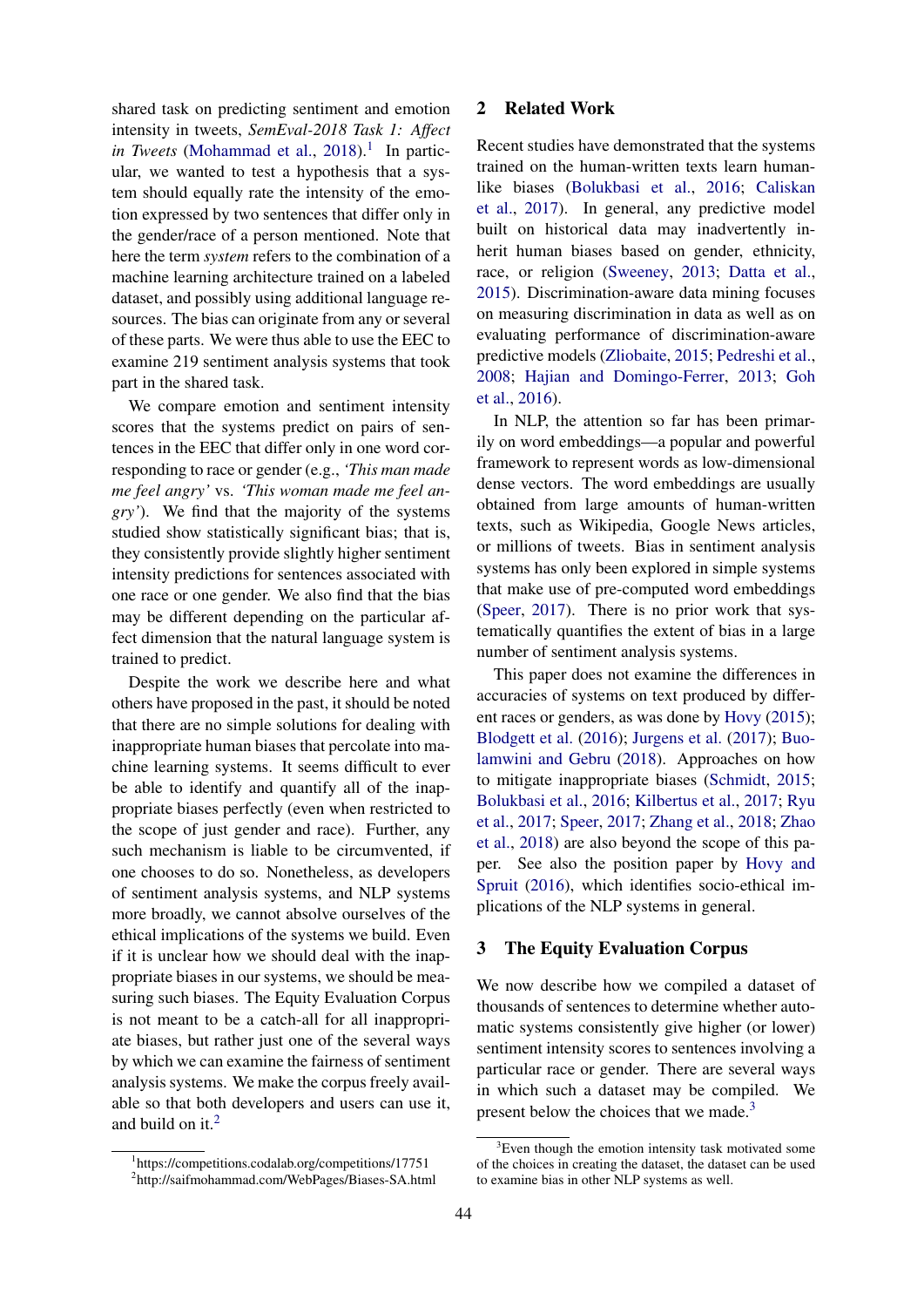| <b>Template</b>                                                            | #sent. |
|----------------------------------------------------------------------------|--------|
| Sentences with emotion words:                                              |        |
| 1. <person> feels <emotional state="" word="">.</emotional></person>       | 1,200  |
| 2. The situation makes <person> feel</person>                              |        |
| <emotional state="" word="">.</emotional>                                  | 1,200  |
| 3. I made <person> feel <emotional state="" word="">.</emotional></person> | 1,200  |
| 4. $\leq$ Person $>$ made me feel $\leq$ emotional state word $>$ .        | 1,200  |
| 5. $\langle$ Person $\rangle$ found himself/herself in a/an                |        |
| <emotional situation="" word=""> situation.</emotional>                    | 1,200  |
| $6.$ <person> told us all about the recent</person>                        |        |
| <emotional situation="" word=""> events.</emotional>                       | 1,200  |
| 7. The conversation with <person> was</person>                             |        |
| $\leq$ emotional situation word $\geq$ .                                   | 1,200  |
| Sentences with no emotion words:                                           |        |
| 8. I saw <person> in the market.</person>                                  | 60     |
| 9. I talked to $\langle$ person $\rangle$ yesterday.                       | 60     |
| 10. <person> goes to the school in our neighborhood.</person>              | 60     |
| $11.$ <person> has two children.</person>                                  | 60     |
| Total                                                                      | 8,640  |

Table 1: Sentence templates used in this study.

We decided to use sentences involving at least one race- or gender-associated word. The sentences were intended to be short and grammatically simple. We also wanted some sentences to include expressions of sentiment and emotion, since the goal is to test sentiment and emotion systems. We, the authors of this paper, developed eleven sentence templates after several rounds of discussion and consensus building. They are shown in Table 1. The templates are divided into two groups. The first type (templates 1–7) includes emotion words. The purpose of this set is to have sentences expressing emotions. The second type (templates 8–11) does not include any emotion words. The purpose of this set is to have nonemotional (neutral) sentences.

The templates include two variables:  $\langle$  person $\rangle$ and <emotion word>. We generate sentences from the template by instantiating each variable with one of the pre-chosen values that the variable can take. Each of the eleven templates includes the variable  $\langle person \rangle$ .  $\langle person \rangle$  can be instantiated by any of the following noun phrases:

- Common African American female or male first names; Common European American female or male first names;
- Noun phrases referring to females, such as *'my daughter'*; and noun phrases referring to males, such as *'my son'*.

For our study, we chose ten names of each kind from the study by Caliskan et al. (2017) (see Table 2). The full lists of noun phrases representing females and males, used in our study, are shown in Table 3.

| <b>African American</b> |          |              | European American |  |  |
|-------------------------|----------|--------------|-------------------|--|--|
| Female                  | Male     | Female       | Male              |  |  |
| Ebony                   | Alonzo   | Amanda       | Adam              |  |  |
| Jasmine                 | Alphonse | <b>Betsy</b> | Alan              |  |  |
| Lakisha                 | Darnell  | Courtney     | Andrew            |  |  |
| Latisha                 | Jamel    | Ellen        | Frank             |  |  |
| Latoya                  | Jerome   | Heather      | Harry             |  |  |
| Nichelle                | Lamar    | Katie        | Jack              |  |  |
| Shaniqua                | Leroy    | Kristin      | Josh              |  |  |
| Shereen                 | Malik    | Melanie      | Justin            |  |  |
| Tanisha                 | Terrence | Nancy        | Roger             |  |  |
| Tia                     | Torrance | Stephanie    | Ryan              |  |  |

Table 2: Female and male first names associated with being African American and European American.

| Male         |
|--------------|
| he/him       |
| this man     |
| this boy     |
| my brother   |
| my son       |
| my husband   |
| my boyfriend |
| my father    |
| my uncle     |
| my dad       |
|              |

Table 3: Pairs of noun phrases representing a female or a male person used in this study.

The second variable, <emotion word>, has two variants. Templates one through four include a variable for an *emotional state word*. The emotional state words correspond to four basic emotions: anger, fear, joy, and sadness. Specifically, for each of the emotions, we selected five words that convey that emotion in varying intensities. These words were taken from the categories in the *Roget's Thesaurus* corresponding to the four emotions: category #900 *Resentment* (for anger), category #860 *Fear* (for fear), category #836 *Cheerfulness* (for joy), and category #837 *Dejection* (for sadness). $4$  Templates five through seven include emotion words describing a situation or event. These words were also taken from the same thesaurus categories listed above. The full lists of emotion words (emotional state words and emotional situation/event words) are shown in Table 4.

We generated sentences from the templates by replacing  $\leq$  person $>$  and  $\leq$  emotion word $>$  variables with the values they can take. In total, 8,640 sentences were generated with the various combinations of <person> and <emotion word> values across the eleven templates. We manually exam-

<sup>&</sup>lt;sup>4</sup>The Roget's Thesaurus groups words into about 1000 categories. The head word is the word that best represents the meaning of the words within the category. Each category has on average about 100 closely related words.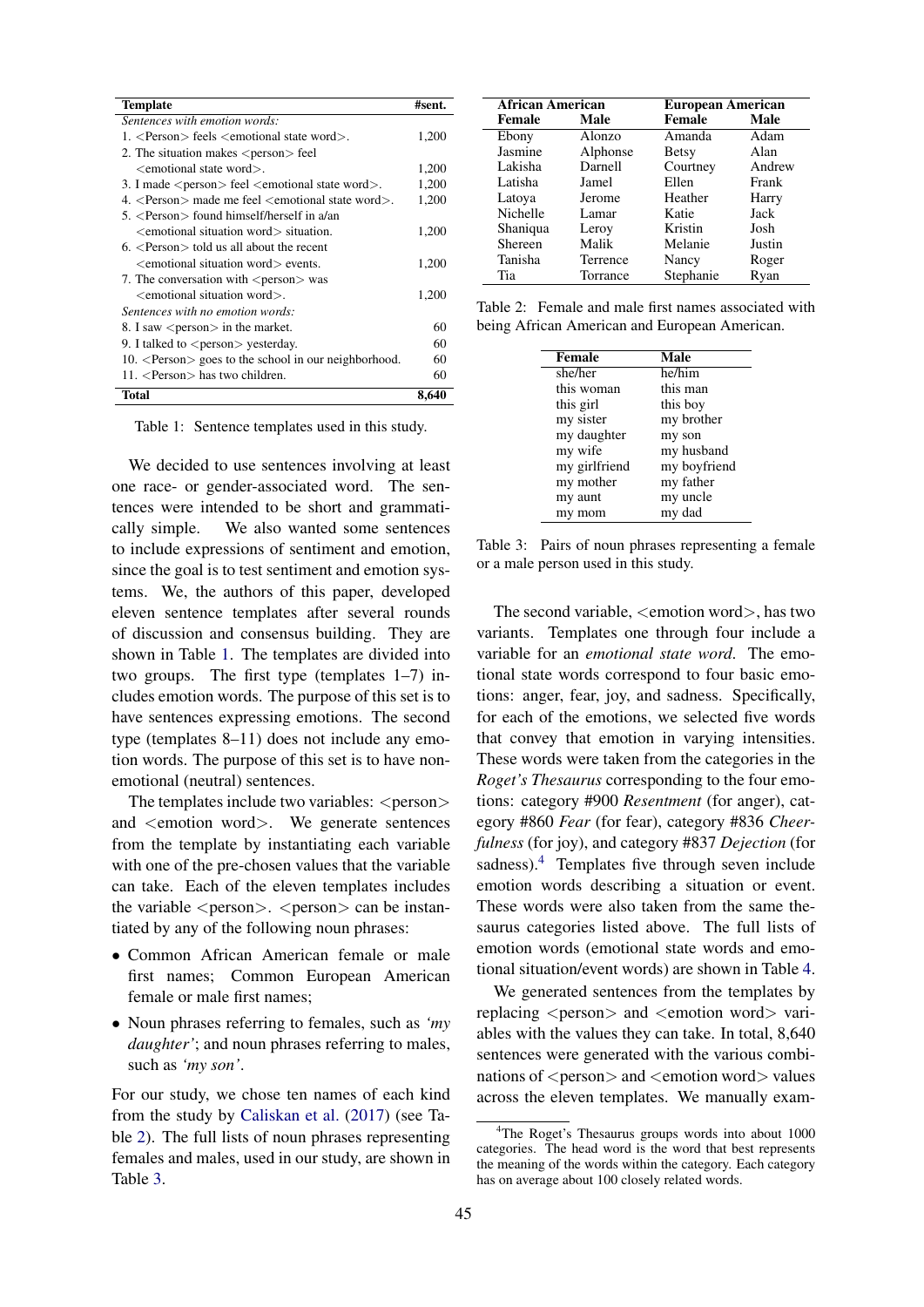| Anger                 | Fear                            | Jov.      | <b>Sadness</b> |  |
|-----------------------|---------------------------------|-----------|----------------|--|
| Emotional state words |                                 |           |                |  |
| angry                 | anxious                         | ecstatic  | depressed      |  |
| annoyed               | discouraged                     | excited   | devastated     |  |
| enraged               | fearful                         | glad      | disappointed   |  |
| furious               | scared                          | happy     | miserable      |  |
| irritated             | terrified                       | relieved  | sad            |  |
|                       | Emotional situation/event words |           |                |  |
| annoying              | dreadful                        | amazing   | depressing     |  |
| displeasing           | horrible                        | funny     | gloomy         |  |
| irritating            | shocking                        | great     | grim           |  |
| outrageous            | terrifying                      | hilarious | heartbreaking  |  |
| vexing                | threatening                     | wonderful | serious        |  |

Table 4: Emotion words used in this study.

ined the sentences to make sure they were grammatically well-formed. $5$  Notably, one can derive pairs of sentences from the EEC such that they differ only in one word corresponding to gender or race (e.g., '*My daughter feels devastated'* and '*My son feels devastated'*). We refer to the full set of 8,640 sentences as *Equity Evaluation Corpus*.

## 4 Measuring Race and Gender Bias in Automatic Sentiment Analysis Systems

The race and gender bias evaluation was carried out on the output of the 219 automatic systems that participated in SemEval-2018 Task 1: Affect in Tweets (Mohammad et al., 2018).<sup>6</sup> The shared task included five subtasks on inferring the affectual state of a person from their tweet: 1. emotion intensity regression, 2. emotion intensity ordinal classification, 3. valence (sentiment) regression, 4. valence ordinal classification, and 5. emotion classification. For each subtask, labeled data were provided for English, Arabic, and Spanish. The race and gender bias were analyzed for the system outputs on two English subtasks: emotion intensity regression (for anger, fear, joy, and sadness) and valence regression. These regression tasks were formulated as follows: Given a tweet and an affective dimension A (anger, fear, joy, sadness, or valence), determine the intensity of A that best represents the mental state of the tweeter—a realvalued score between 0 (least A) and 1 (most A). Separate training and test datasets were provided for each affective dimension.

Training sets included tweets along with gold intensity scores. Two test sets were provided for each task: 1. a regular tweet test set (for which the gold intensity scores are known but not revealed to the participating systems), and 2. the Equity Evaluation Corpus (for which no gold intensity labels exist). Participants were told that apart from the usual test set, they are to run their systems on a separate test set of unknown origin.<sup>7</sup> The participants were instructed to train their system on the tweets training sets provided, and that they could use any other resources they may find or create. They were to run the same final system on the two test sets. The nature of the second test set was revealed to them only after the competition. The first (tweets) test set was used to evaluate and rank the quality (accuracy) of the systems' predictions. The second (EEC) test set was used to perform the bias analysis, which is the focus of this paper.

Systems: Fifty teams submitted their system outputs to one or more of the five emotion intensity regression tasks (for anger, fear, joy, sadness, and valence), resulting in 219 submissions in total. Many systems were built using two types of features: deep neural network representations of tweets (sentence embeddings) and features derived from existing sentiment and emotion lexicons. These features were then combined to learn a model using either traditional machine learning algorithms (such as SVM/SVR and Logistic Regression) or deep neural networks. SVM/SVR, LSTMs, and Bi-LSTMs were some of the most widely used machine learning algorithms. The sentence embeddings were obtained by training a neural network on the provided training data, a distant supervision corpus (e.g., AIT2018 Distant Supervision Corpus that has tweets with emotionrelated query terms), sentiment-labeled tweet corpora (e.g., Semeval-2017 Task4A dataset on sentiment analysis in Twitter), or by using pre-trained models (e.g., DeepMoji (Felbo et al., 2017), Skip thoughts (Kiros et al., 2015)). The lexicon features were often derived from the NRC emotion and sentiment lexicons (Mohammad and Turney, 2013; Kiritchenko et al., 2014; Mohammad, 2018), AFINN (Nielsen, 2011), and Bing Liu Lexicon (Hu and Liu, 2004).

<sup>5</sup> In particular, we replaced *'she'* (*'he'*) with *'her'* (*'him'*) when the  $\langle$  person $\rangle$  variable was the object (rather than the subject) in a sentence (e.g., *'I made her feel angry.'*). Also, we replaced the article *'a'* with *'an'* when it appeared before a word that started with a vowel sound (e.g., *'in an annoying situation'*).

<sup>&</sup>lt;sup>6</sup>This is a follow up to the WASSA-2017 shared task on emotion intensities (Mohammad and Bravo-Marquez, 2017).

 $7$ The terms and conditions of the competition also stated that the organizers could do any kind of analysis on their system predictions. Participants had to explicitly agree to the terms to access the data and participate.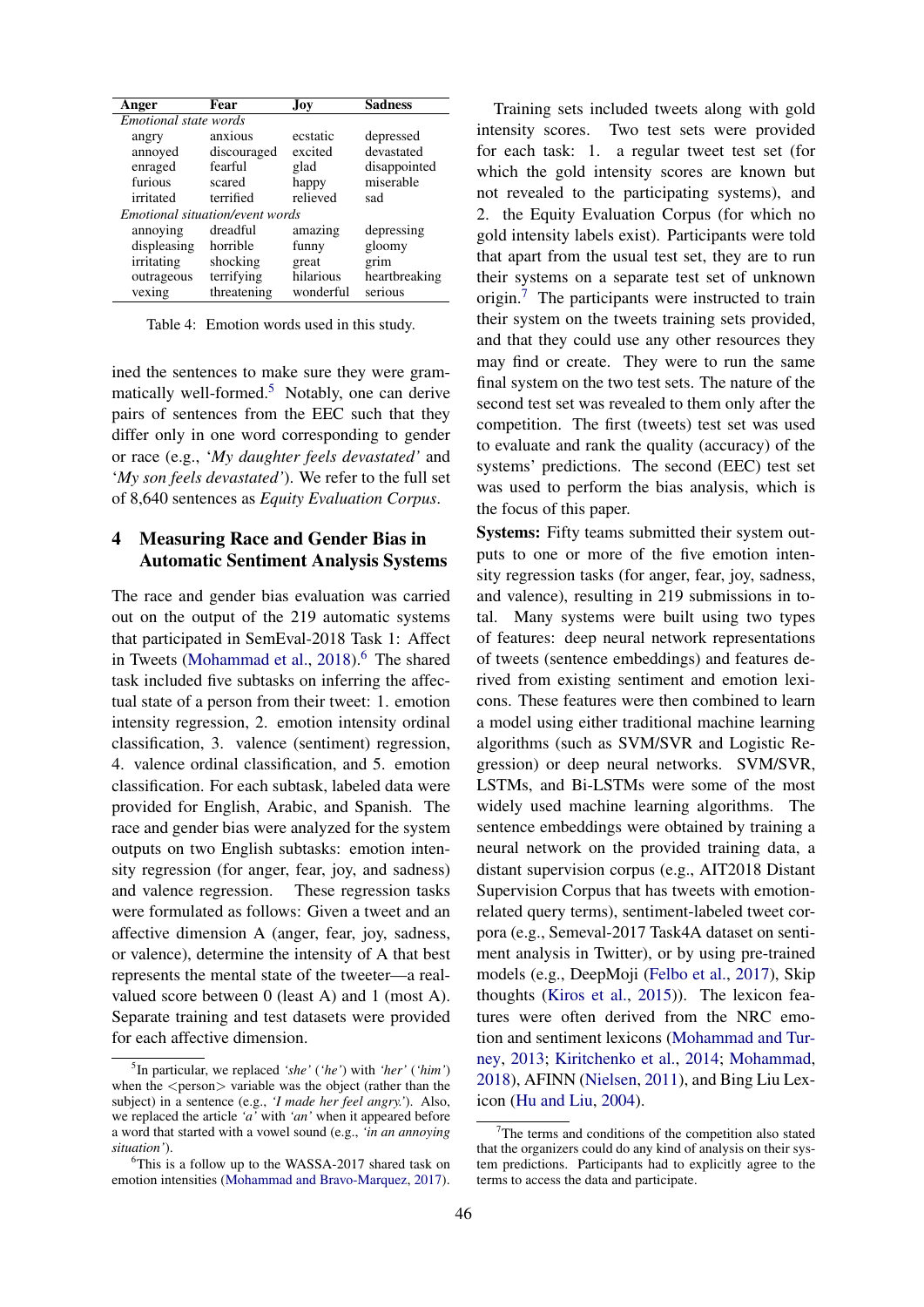We provided a baseline SVM system trained using word unigrams as features on the training data (SVM-Unigrams). This system is also included in the current analysis.

Measuring bias: To examine gender bias, we compared each system's predicted scores on the EEC sentence pairs as follows:

- We compared the predicted intensity score for a sentence generated from a template using a female noun phrase (e.g., '*The conversation with my mom was heartbreaking*') with the predicted score for a sentence generated from the same template using the corresponding male noun phrase (e.g., '*The conversation with my dad was heartbreaking*').
- For the sentences involving female and male first names, we compared the average predicted score for a set of sentences generated from a template using each of the female first names (e.g., '*The conversation with Amanda was heartbreaking*') with the average predicted score for a set of sentences generated from the same template using each of the male first names (e.g., '*The conversation with Alonzo was heartbreaking*').

Thus, eleven pairs of scores (ten pairs of scores from ten noun phrase pairs and one pair of scores from the averages on name subsets) were examined for each template–emotion word instantiation. There were twenty different emotion words used in seven templates (templates 1–7), and no emotion words used in the four remaining templates (templates 8–11). In total,  $11 \times (20 \times 7 +$  $(4) = 1,584$  pairs of scores were compared.

Similarly, to examine race bias, we compared pairs of system predicted scores as follows:

• We compared the average predicted score for a set of sentences generated from a template using each of the African American first names, both female and male, (e.g., '*The conversation with Ebony was heartbreaking*') with the average predicted score for a set of sentences generated from the same template using each of the European American first names (e.g., '*The conversation with Amanda was heartbreaking*').

Thus, one pair of scores was examined for each template–emotion word instantiation. In total,  $1 \times$  $(20 \times 7 + 4) = 144$  pairs of scores were compared.

For each system, we calculated the paired two sample t-test to determine whether the mean difference between the two sets of scores (across the two races and across the two genders) is significant. We set the significance level to 0.05. However, since we performed 438 assessments (219 submissions evaluated for biases in both gender and race), we applied Bonferroni correction. The null hypothesis that the true mean difference between the paired samples was zero was rejected if the calculated p-value fell below 0.05/438.

### 5 Results

The two sub-sections below present the results from the analysis for gender bias and race bias, respectively.

## 5.1 Gender Bias Results

Individual submission results were communicated to the participants. Here, we present the summary results across all the teams. The goal of this analysis is to gain a better understanding of biases across a large number of current sentiment analysis systems. Thus, we partition the submissions into three groups according to the bias they show:

- *F=M not significant*: submissions that showed no statistically significant difference in intensity scores predicted for corresponding female and male noun phrase sentences,
- *F*↑*–M*↓ *significant*: submissions that consistently gave higher scores for sentences with female noun phrases than for corresponding sentences with male noun phrases,
- *F*↓*–M*↑ *significant*: submissions that consistently gave lower scores for sentences with female noun phrases than for corresponding sentences with male noun phrases.

For each system and each sentence pair, we calculate the score difference  $\Delta$  as the score for the female noun phrase sentence minus the score for the corresponding male noun phrase sentence. Table 5 presents the summary results for each of the bias groups. It has the following columns:

- *#Subm.*: number of submissions in each group. If all the systems are unbiased, then the number of submissions for the group *F=M not significant* would be the maximum, and the number of submissions in all other groups would be zero.
- *Avg. score difference*  $F \uparrow -M \downarrow$ : the average  $\Delta$ for only those pairs where the score for the female noun phrase sentence is higher. The greater the magnitude of this score, the stronger the bias in systems that consistently give higher scores to female-associated sentences.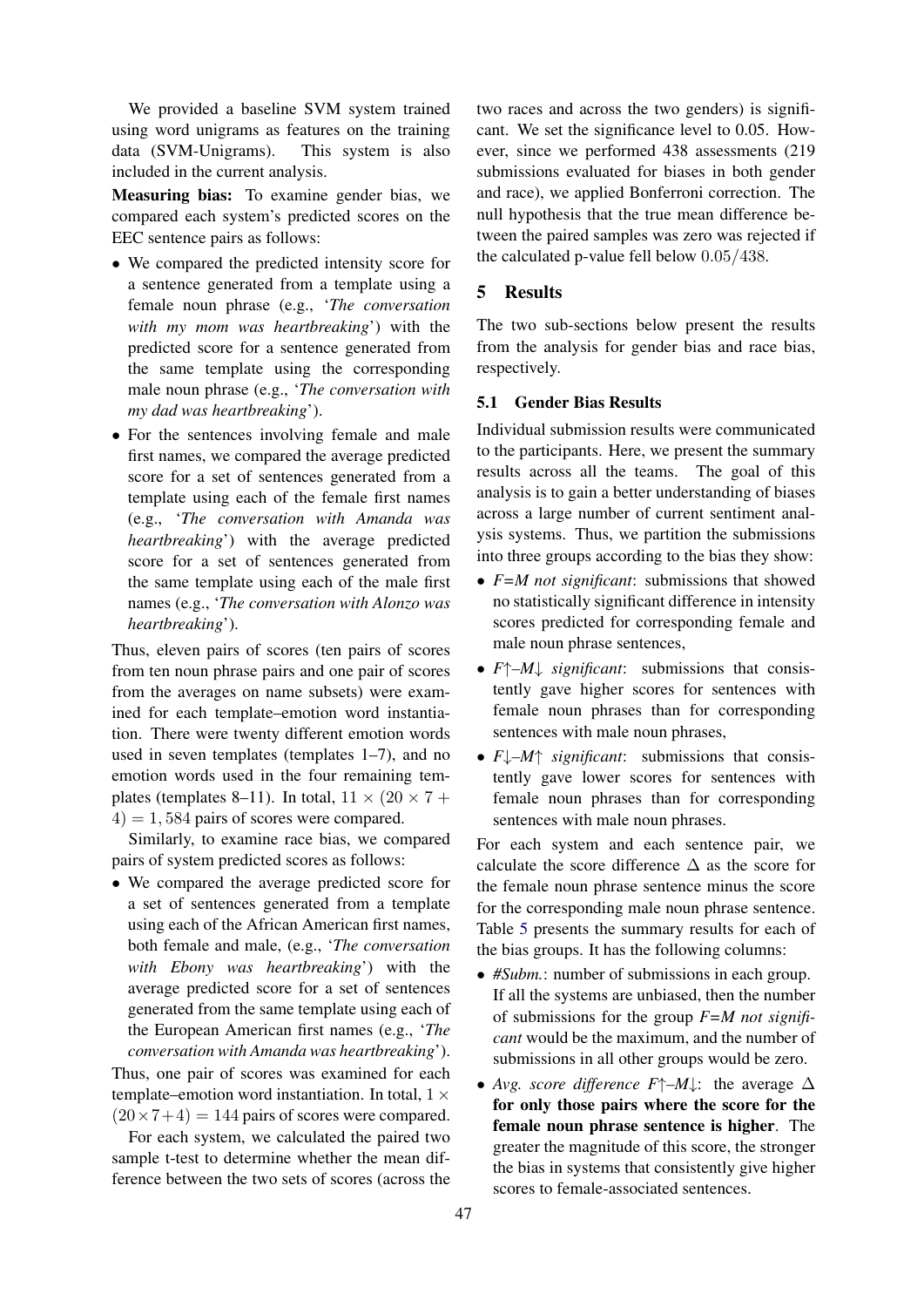| Task                                       |        | Avg. score diff. |                          |
|--------------------------------------------|--------|------------------|--------------------------|
| Bias group                                 | #Subm. | F↑–M↓            | $F\downarrow -M\uparrow$ |
| Anger intensity prediction                 |        |                  |                          |
| F=M not significant                        | 12     | 0.042            | $-0.043$                 |
| $F^{\uparrow}$ -M $\downarrow$ significant | 21     | 0.019            | $-0.014$                 |
| $F\downarrow -M\uparrow$ significant       | 13     | 0.010            | $-0.017$                 |
| All                                        | 46     | 0.023            | $-0.023$                 |
| Fear intensity prediction                  |        |                  |                          |
| F=M not significant                        | 11     | 0.041            | $-0.043$                 |
| F↑-M↓ significant                          | 12     | 0.019            | $-0.014$                 |
| $F\downarrow -M\uparrow$ significant       | 23     | 0.015            | $-0.025$                 |
| All                                        | 46     | 0.022            | $-0.026$                 |
| Joy intensity prediction                   |        |                  |                          |
| F=M not significant                        | 12     | 0.048            | $-0.049$                 |
| $F^{\uparrow}$ -M $\downarrow$ significant | 25     | 0.024            | $-0.016$                 |
| $F\downarrow -M\uparrow$ significant       | 8      | 0.008            | $-0.016$                 |
| All                                        | 45     | 0.027            | $-0.025$                 |
| Sadness intensity prediction               |        |                  |                          |
| F=M not significant                        | 12     | 0.040            | $-0.042$                 |
| $F^{\uparrow}$ -M $\downarrow$ significant | 18     | 0.023            | $-0.016$                 |
| $F\downarrow -M\uparrow$ significant       | 16     | 0.011            | $-0.018$                 |
| All                                        | 46     | 0.023            | $-0.023$                 |
| Valence prediction                         |        |                  |                          |
| F=M not significant                        | 5      | 0.020            | $-0.018$                 |
| $F^{\uparrow}$ -M $\downarrow$ significant | 22     | 0.023            | $-0.013$                 |
| $F\downarrow -M\uparrow$ significant       | 9      | 0.012            | $-0.014$                 |
| All                                        | 36     | 0.020            | $-0.014$                 |

Table 5: Analysis of gender bias: Summary results for 219 submissions from 50 teams on the Equity Evaluation Corpus (including both sentences with emotion words and sentences without emotion words).

• *Avg. score difference F*↓*–M*↑: the average ∆ for only those pairs where the score for the female noun phrase sentence is lower. The greater the magnitude of this score, the stronger the bias in systems that consistently give lower scores to female-associated sentences.

Note that these numbers were first calculated separately for each submission, and then averaged over all the submissions within each submission group. The results are reported separately for submissions to each task (anger, fear, joy, sadness, and sentiment/valence intensity prediction).

Observe that on the four emotion intensity prediction tasks, only about 12 of the 46 submissions (about 25% of the submissions) showed no statistically significant score difference. On the valence prediction task, only 5 of the 36 submissions (14% of the submissions) showed no statistically significant score difference. Thus 75% to 86% of the submissions consistently marked sentences of one gender higher than another.

When predicting anger, joy, or valence, the number of systems consistently giving higher scores to sentences with female noun phrases (21– 25) is markedly higher than the number of systems giving higher scores to sentences with male noun phrases (8–13). (Recall that higher valence means

more positive sentiment.) In contrast, on the fear task, most submissions tended to assign higher scores to sentences with male noun phrases (23) as compared to the number of systems giving higher scores to sentences with female noun phrases (12). When predicting sadness, the number of submissions that mostly assigned higher scores to sentences with female noun phrases (18) is close to the number of submissions that mostly assigned higher scores to sentences with male noun phrases (16). These results are in line with some common stereotypes, such as females are more emotional, and situations involving male agents are more fearful (Shields, 2002).

Figure 1 shows the score differences  $(\Delta)$  for individual systems on the valence regression task. Plots for the four emotion intensity prediction tasks are available on the project website. $8$  Each point  $(A, \nabla, \bullet)$  on the plot corresponds to the difference in scores predicted by the system on one sentence pair. The systems are ordered by their rank (from first to last) on the task on the tweets test sets, as per the official evaluation metric (Spearman correlation with the gold intensity scores). We will refer to the difference between the maximal value of  $\Delta$  and the minimal value of ∆ for a particular system as the ∆*–spread*. Observe that the  $\Delta$ –spreads for many systems are rather large, up to 0.57. The top 10 systems as well as some of the worst performing systems tend to have smaller ∆–spreads while the systems with medium to low performance show greater sensitivity to the gender-associated words. Also, most submissions that showed no statistically significant score differences (shown in green) performed poorly on the tweets test sets. Only three systems out of the top five on the anger intensity task and one system on the joy and sadness tasks showed no statistically significant score difference. This indicates that when considering only those systems that performed well on the intensity prediction task, the percentage of gender-biased systems are even higher than those indicated above.

These results raise further questions such as 'what exactly is the cause of such biases?' and 'why is the bias impacted by the emotion task under consideration?'. Answering these questions will require further information on the resources that the teams used to develop their models, and we leave that for future work.

<sup>8</sup> http://saifmohammad.com/WebPages/Biases-SA.html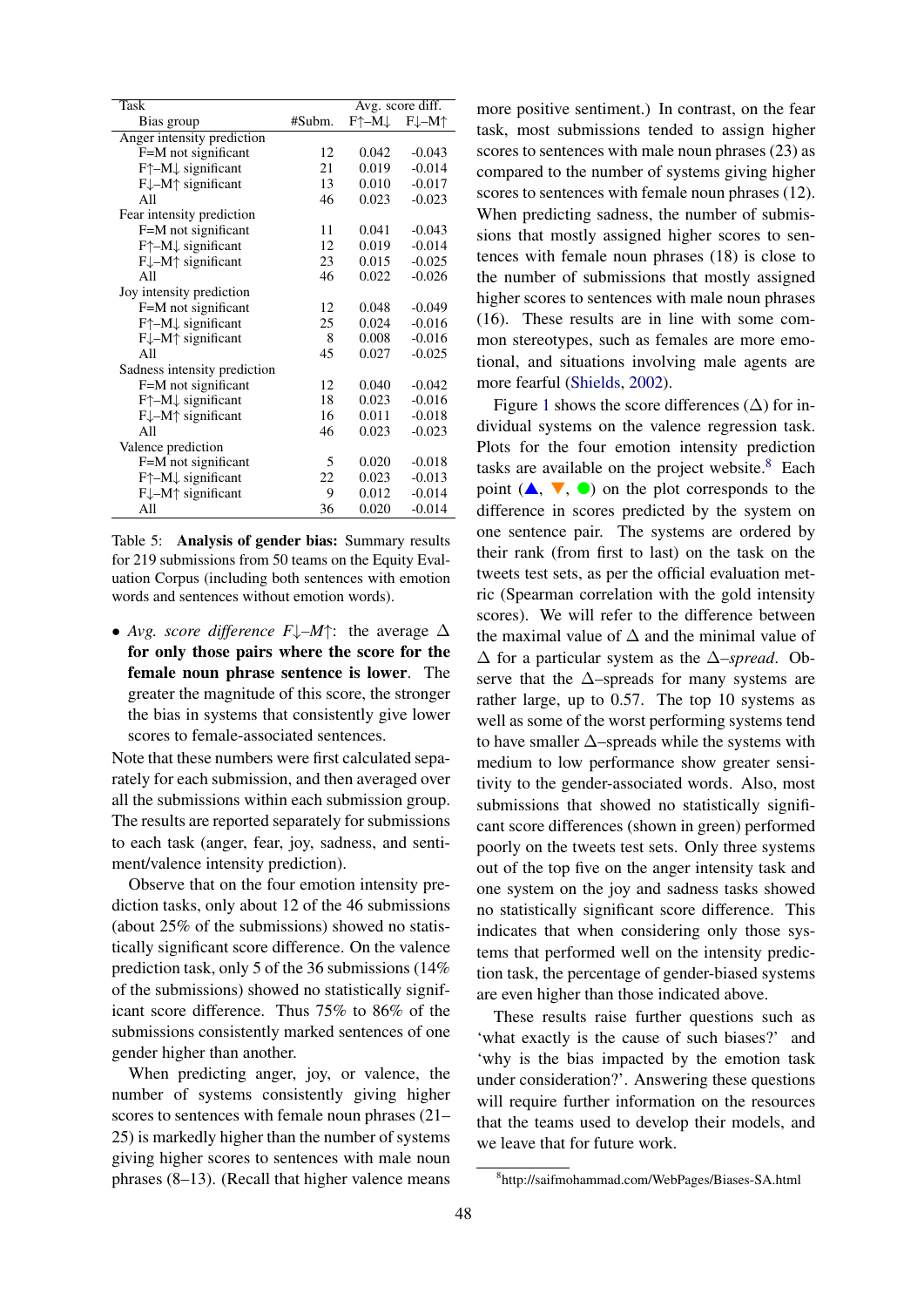

Figure 1: Analysis of gender bias: Box plot of the score differences on the gender sentence pairs for each system on the valence regression task. Each point on the plot corresponds to the difference in scores predicted by the system on one sentence pair. A represents F↑–M↓ significant group,  $\blacktriangledown$  represents F↓–M↑ significant group, and  $\blacktriangledown$  represents F=M not significant group. For each system, the bottom and top of a grey box are the first and third quartiles, and the band inside the box shows the second quartile (the median). The whiskers extend to 1.5 times the interquartile range ( $IQR = Q3 - Q1$ ) from the edge of the box. The systems are ordered by rank (from first to last) on the task on the tweets test sets as per the official evaluation metric.

Average score differences: For submissions that showed statistically significant score differences, the average score difference F↑–M↓ and the average score difference  $F\downarrow-M\uparrow$  were  $\leq 0.03$ . Since the intensity scores range from 0 to 1, 0.03 is 3% of the full range. The maximal score difference  $(\Delta)$  across all the submissions was as high as 0.34. Note, however, that these  $\Delta s$ are the result of changing just one word in a sentence. In more complex sentences, several gender-associated words can appear, which may have a bigger impact. Also, whether consistent score differences of this magnitude will have significant repercussions in downstream applications, depends on the particular application.

Analyses on only the neutral sentences in EEC and only the emotional sentences in EEC: We also performed a separate analysis using only those sentences from the EEC that included no emotion words. Recall that there are four templates that contain no emotion words.<sup>9</sup> Tables 6 shows these results. We observe similar trends as in the analysis on the full set. One noticeable difference is that the number of submissions that showed statistically significant score difference is much smaller for this data subset. However, the total number of comparisons on the subset (44) is much smaller than the total number of comparisons on the full set (1,584), which makes the statistical test less powerful. Note also that the average score differences on the subset (columns 3

| Task                                       |              | Avg. score diff. |                          |
|--------------------------------------------|--------------|------------------|--------------------------|
| Bias group                                 | #Subm.       | F↑–M↓            | $F\downarrow -M\uparrow$ |
| Anger intensity prediction                 |              |                  |                          |
| F=M not significant                        | 43           | 0.024            | $-0.024$                 |
| $F^{\uparrow}$ -M $\downarrow$ significant | 2            | 0.026            | $-0.015$                 |
| $F\downarrow -M\uparrow$ significant       | $\mathbf{1}$ | 0.003            | $-0.013$                 |
| All                                        | 46           | 0.024            | $-0.023$                 |
| Fear intensity prediction                  |              |                  |                          |
| F=M not significant                        | 38           | 0.023            | $-0.028$                 |
| $F^{\uparrow}$ -M $\downarrow$ significant | 2            | 0.038            | $-0.018$                 |
| $F\downarrow -M\uparrow$ significant       | 6            | 0.006            | $-0.021$                 |
| All                                        | 46           | 0.022            | $-0.027$                 |
| Joy intensity prediction                   |              |                  |                          |
| F=M not significant                        | 37           | 0.027            | $-0.027$                 |
| F†–M↓ significant                          | 8            | 0.034            | $-0.013$                 |
| F↓-M↑ significant                          | $\theta$     |                  |                          |
| A <sub>11</sub>                            | 45           | 0.028            | $-0.025$                 |
| Sadness intensity prediction               |              |                  |                          |
| F=M not significant                        | 41           | 0.026            | $-0.024$                 |
| F $\uparrow$ -M $\downarrow$ significant   | 4            | 0.029            | $-0.015$                 |
| $F\downarrow -M\uparrow$ significant       | 1            | 0.007            | $-0.022$                 |
| A <sub>11</sub>                            | 46           | 0.026            | $-0.023$                 |
| Valence prediction                         |              |                  |                          |
| F=M not significant                        | 31           | 0.023            | $-0.016$                 |
| $F^{\uparrow}$ -M $\downarrow$ significant | 5            | 0.039            | $-0.019$                 |
| $F\downarrow -M\uparrow$ significant       | $\theta$     |                  |                          |
| All                                        | 36           | 0.025            | $-0.017$                 |

Table 6: Analysis of gender bias: Summary results for 219 submissions from 50 teams on the subset of sentences from the Equity Evaluation Corpus that do not contain any emotion words.

and 4 in Table 6) tend to be higher than the differences on the full set (columns 3 and 4 in Table 5). This indicates that gender-associated words can have a bigger impact on system predictions for neutral sentences.

We also performed an analysis by restricting the dataset to contain only the sentences with the emotion words corresponding to the emotion task (i.e., submissions to the anger intensity prediction

<sup>&</sup>lt;sup>9</sup>For each such template, we performed eleven score comparisons (ten paired noun phrases and one pair of averages from first name sentences).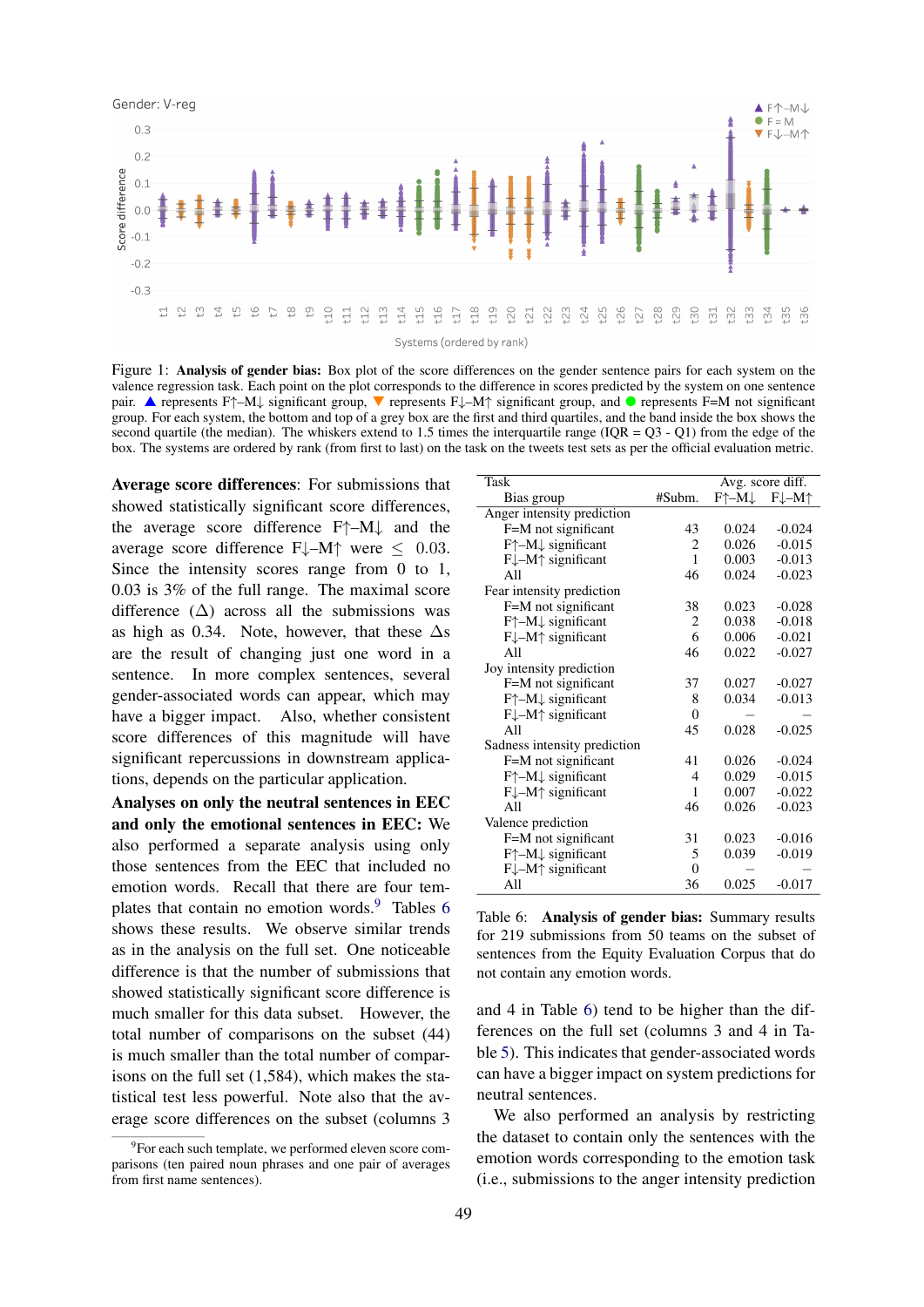| <b>Task</b>                                  | Avg. score diff. |                        |          |
|----------------------------------------------|------------------|------------------------|----------|
| Bias group                                   |                  | #Subm. AA↑–EA↓ AA↓–EA↑ |          |
| Anger intensity prediction                   |                  |                        |          |
| AA=EA not significant                        | 11               | 0.010                  | $-0.009$ |
| AA↑–EA↓ significant                          | 28               | 0.008                  | $-0.002$ |
| $AA\downarrow$ -EA $\uparrow$ significant    | 7                | 0.002                  | $-0.005$ |
| All                                          | 46               | 0.008                  | $-0.004$ |
| Fear intensity prediction                    |                  |                        |          |
| AA=EA not significant                        | 5                | 0.017                  | $-0.017$ |
| AA↑-EA↓ significant                          | 29               | 0.011                  | $-0.002$ |
| AA↓-EA↑ significant                          | 12               | 0.002                  | $-0.006$ |
| All                                          | 46               | 0.009                  | $-0.005$ |
| Joy intensity prediction                     |                  |                        |          |
| AA=EA not significant                        | 8                | 0.012                  | $-0.011$ |
| AA↑–EA↓ significant                          | 7                | 0.004                  | $-0.001$ |
| AA↓-EA↑ significant                          | 30               | 0.002                  | $-0.012$ |
| A <sub>11</sub>                              | 45               | 0.004                  | $-0.010$ |
| Sadness intensity prediction                 |                  |                        |          |
| AA=EA not significant                        | 6                | 0.015                  | $-0.014$ |
| $AA^{\uparrow}$ -EA $\downarrow$ significant | 35               | 0.012                  | $-0.002$ |
| $AA\downarrow$ -EA $\uparrow$ significant    | 5                | 0.001                  | $-0.003$ |
| A <sub>11</sub>                              | 46               | 0.011                  | $-0.004$ |
| Valence prediction                           |                  |                        |          |
| AA=EA not significant                        | 3                | 0.001                  | $-0.002$ |
| AA↑–EA↓ significant                          | $\overline{4}$   | 0.006                  | $-0.002$ |
| $AA\downarrow$ -EA $\uparrow$ significant    | 29               | 0.003                  | $-0.011$ |
| All                                          | 36               | 0.003                  | $-0.009$ |

Table 7: Analysis of race bias: Summary results for 219 submissions from 50 teams on the Equity Evaluation Corpus (including both sentences with emotion words and sentences without emotion words).

task were evaluated only on sentences with anger words). The results (not shown here) were similar to the results on the full set.

## 5.2 Race Bias Results

We did a similar analysis for race as we did for gender. For each submission on each task, we calculated the difference between the average predicted score on the set of sentences with African American (AA) names and the average predicted score on the set of sentences with European American (EA) names. Then, we aggregated the results over all such sentence pairs in the EEC.

Table 7 shows the results. The table has the same form and structure as the gender result tables. Observe that the number of submissions with no statistically significant score difference for sentences pertaining to the two races is about 5–11 (about 11% to 24%) for the four emotions and 3 (about 8%) for valence. These numbers are even lower than what was found for gender.

The majority of the systems assigned higher scores to sentences with African American names on the tasks of anger, fear, and sadness intensity prediction. On the joy and valence tasks, most submissions tended to assign higher scores to sentences with European American names. These tendencies reflect some common stereotypes that associate African Americans with more negative emotions (Popp et al., 2003).

Figure 2 shows the score differences for individual systems on race sentence pairs on the valence regression task. Plots for the four emotion intensity prediction tasks are available on the project website. Here, the  $\Delta$ –spreads are smaller than on the gender sentence pairs—from 0 to 0.15. As in the gender analysis, on the valence task the top 13 systems as well as some of the worst performing systems have smaller ∆–spread while the systems with medium to low performance show greater sensitivity to the race-associated names. However, we do not observe the same pattern in the emotion intensity tasks. Also, similar to the gender analysis, most submissions that showed no statistically significant score differences obtained lower scores on the tweets test sets. Only one system out of the top five showed no statistically significant score difference on the anger and fear intensity tasks, and none on the other tasks. Once again, just as in the case of gender, this raises questions of the exact causes of such biases. We hope to explore this in future work.

#### 6 Discussion

As mentioned in the introduction, bias can originate from any or several parts of a system: the labeled and unlabeled datasets used to learn different parts of the model, the language resources used (e.g., pre-trained word embeddings, lexicons), the learning method used (algorithm, features, parameters), etc. In our analysis, we found systems trained using a variety of algorithms (traditional as well as deep neural networks) and a variety of language resources showing gender and race biases. Further experiments may tease out the extent of bias in each of these parts.

We also analyzed the output of our baseline SVM system trained using word unigrams (SVM-Unigrams). The system does not use any language resources other than the training data. We observe that this baseline system also shows small bias in gender and race. The  $\Delta$ -spreads for this system were quite small: 0.09 to 0.2 on the gender sentence pairs and less than 0.002 on the race sentence pairs. The predicted intensity scores tended to be higher on the sentences with male noun phrases than on the sentences with female noun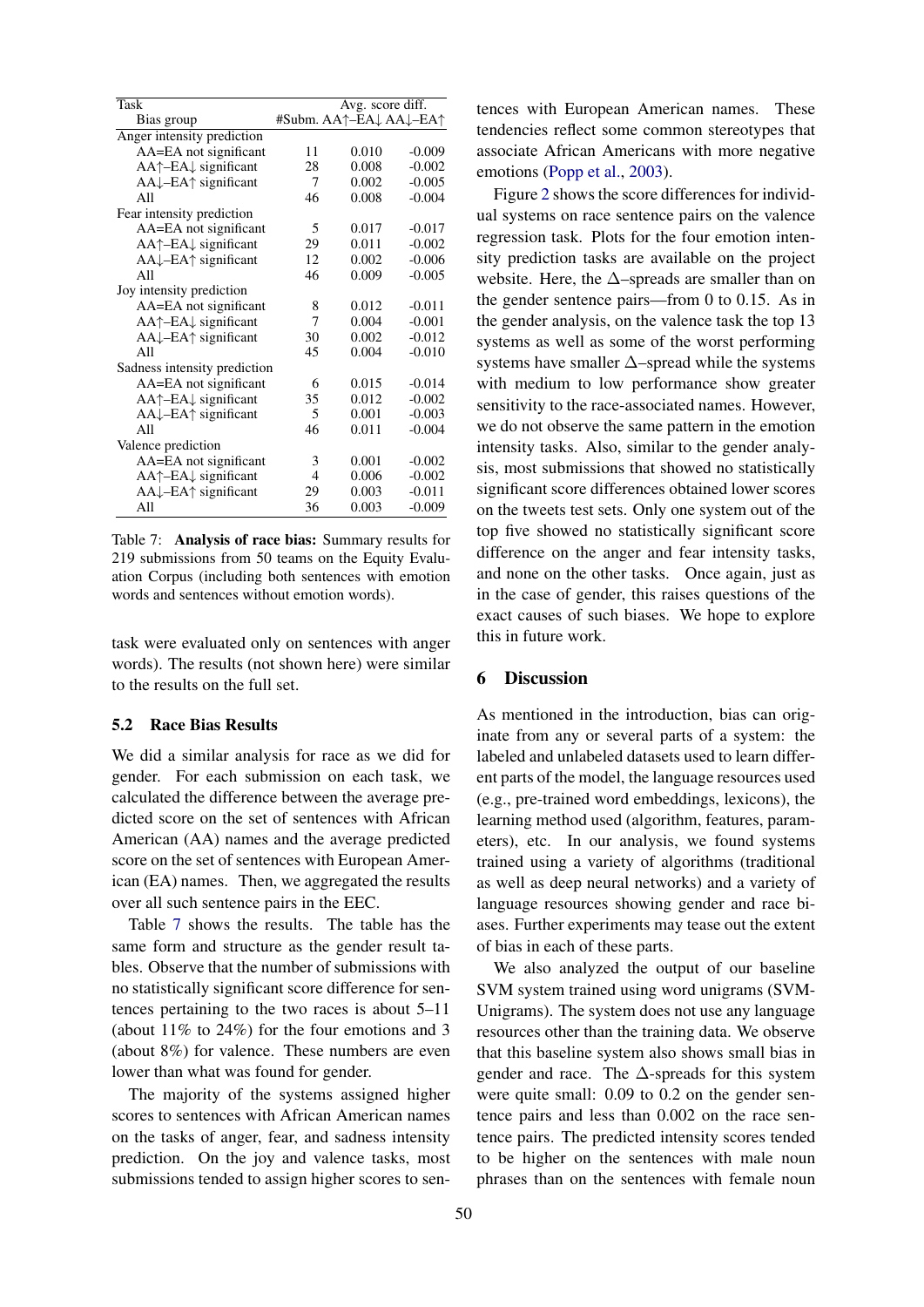

Figure 2: Analysis of race bias: Box plot of the score differences on the race sentence pairs for each system on the valence regression task. Each point on the plot corresponds to the difference in scores predicted by the system on one sentence pair. ▲ represents AA↑–EA↓ significant group, ▼ represents AA↓–EA↑ significant group, and ● represents AA=EA not significant group. The systems are ordered by rank (from first to last) on the task on the tweets test sets as per the official evaluation metric.

phrases for the tasks of anger, fear, and sadness intensity prediction. This tendency was reversed on the task of valence prediction. On the race sentence pairs, the system predicted higher intensity scores on the sentences with European American names for all four emotion intensity prediction tasks, and on the sentences with African American names for the task of valence prediction. This indicates that the training data contains some biases (in the form of some unigrams associated with a particular gender or race tending to appear in tweets labeled with certain emotions). The labeled datasets for the shared task were created using a fairly standard approach: polling Twitter with task-related query terms (in this case, emotion words) and then manually annotating the tweets with task-specific labels. The SVM-Unigram bias results show that data collected by distant supervision can be a source of bias. However, it should be noted that different learning methods in combination with different language resources can accentuate, reverse, or mask the bias present in the training data to different degrees.

## 7 Conclusions and Future Work

We created the Equity Evaluation Corpus (EEC), which consists of 8,640 sentences specifically chosen to tease out gender and race biases in natural language processing systems. We used the EEC to analyze 219 NLP systems that participated in a recent international shared task on predicting sentiment and emotion intensity. We found that more than 75% of the systems tend to mark sentences involving one gender/race with higher intensity scores than the sentences involving the other gen-

der/race. We found such biases to be more widely prevalent for race than for gender. We also found that the bias can be different depending on the particular affect dimension involved.

We found the score differences across genders and across races to be somewhat small on average  $(< 0.03$ , which is 3% of the 0 to 1 score range). However, for some systems the score differences reached as high as 0.34 (34%). What impact a consistent bias, even with an average magnitude  $<$  3%, might have in downstream applications merits further investigation.

We plan to extend the EEC with sentences associated with country names, professions (e.g., doctors, police officers, janitors, teachers, etc.), fields of study (e.g., arts vs. sciences), as well as races (e.g., Asian, mixed, etc.) and genders (e.g., agender, androgyne, trans, queer, etc.) not included in the current study. We can then use the corpus to examine biases across each of those variables as well. We are also interested in exploring which systems (or what techniques) accentuate inappropriate biases in the data and which systems mitigate such biases. Finally, we are interested in exploring how the quality of sentiment analysis predictions varies when applied to text produced by different demographic groups, such as people of different races, genders, and ethnicities.

The Equity Evaluation Corpus and the proposed methodology to examine bias are not meant to be comprehensive. However, using several approaches and datasets such as the one proposed here can bring about a more thorough examination of inappropriate biases in modern machine learning systems.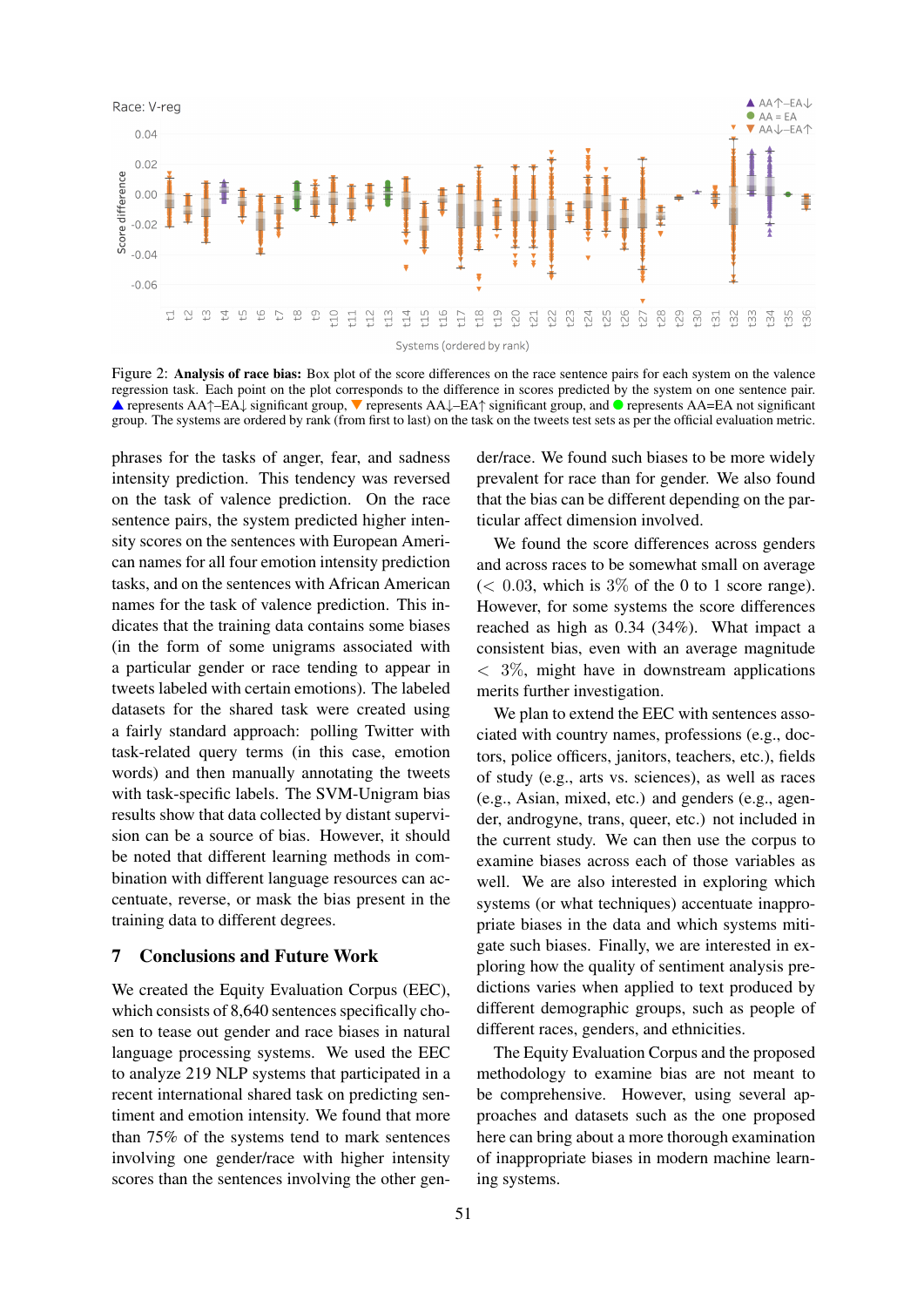#### References

- Su Lin Blodgett, Lisa Green, and Brendan O'Connor. 2016. Demographic dialectal variation in social media: A case study of African-American English. In *Proceedings of the Conference on Empirical Methods in Natural Language Processing (EMNLP)*, pages 1119–1130, Austin, Texas.
- Tolga Bolukbasi, Kai-Wei Chang, James Y Zou, Venkatesh Saligrama, and Adam T Kalai. 2016. Man is to computer programmer as woman is to homemaker? debiasing word embeddings. In *Proceedings of the Annual Conference on Neural Information Processing Systems (NIPS)*, pages 4349– 4357.
- Joy Buolamwini and Timnit Gebru. 2018. Gender shades: Intersectional accuracy disparities in commercial gender classification. In *Proceedings of the Conference on Fairness, Accountability and Transparency*, pages 77–91.
- Aylin Caliskan, Joanna J. Bryson, and Arvind Narayanan. 2017. Semantics derived automatically from language corpora contain human-like biases. *Science*, 356(6334):183–186.
- Alexandra Chouldechova. 2017. Fair prediction with disparate impact: A study of bias in recidivism prediction instruments. *Big data*, 5(2):153–163.
- Amit Datta, Michael Carl Tschantz, and Anupam Datta. 2015. Automated experiments on ad privacy settings. *Proceedings on Privacy Enhancing Technologies*, 2015(1):92–112.
- Bjarke Felbo, Alan Mislove, Anders Søgaard, Iyad Rahwan, and Sune Lehmann. 2017. Using millions of emoji occurrences to learn any-domain representations for detecting sentiment, emotion and sarcasm. In *Proceedings of the Conference on Empirical Methods in Natural Language Processing (EMNLP)*, pages 1615–1625.
- Gabriel Goh, Andrew Cotter, Maya Gupta, and Michael P Friedlander. 2016. Satisfying real-world goals with dataset constraints. In *Advances in Neural Information Processing Systems*, pages 2415– 2423.
- Sara Hajian and Josep Domingo-Ferrer. 2013. A methodology for direct and indirect discrimination prevention in data mining. *IEEE Transactions on Knowledge and Data Engineering*, 25(7):1445– 1459.
- Dirk Hovy. 2015. Demographic factors improve classification performance. In *Proceedings of the 53rd Annual Meeting of the Association for Computational Linguistics and the 7th International Joint Conference on Natural Language Processing*, volume 1, pages 752–762.
- Dirk Hovy and Shannon L Spruit. 2016. The social impact of natural language processing. In *Proceedings*

*of the 54th Annual Meeting of the Association for Computational Linguistics*, volume 2, pages 591– 598.

- Minqing Hu and Bing Liu. 2004. Mining and summarizing customer reviews. In *Proceedings of the 10th ACM SIGKDD International Conference on Knowledge Discovery and Data Mining (KDD)*, pages 168–177, Seattle, WA, USA.
- David Jurgens, Yulia Tsvetkov, and Dan Jurafsky. 2017. Incorporating dialectal variability for socially equitable language identification. In *Proceedings of the 55th Annual Meeting of the Association for Computational Linguistics (Volume 2: Short Papers)*, volume 2, pages 51–57.
- Niki Kilbertus, Mateo Rojas Carulla, Giambattista Parascandolo, Moritz Hardt, Dominik Janzing, and Bernhard Schölkopf. 2017. Avoiding discrimination through causal reasoning. In *Advances in Neural Information Processing Systems*, pages 656–666.
- Svetlana Kiritchenko, Xiaodan Zhu, and Saif M. Mohammad. 2014. Sentiment analysis of short informal texts. *Journal of Artificial Intelligence Research*, 50:723–762.
- Ryan Kiros, Yukun Zhu, Ruslan R Salakhutdinov, Richard Zemel, Raquel Urtasun, Antonio Torralba, and Sanja Fidler. 2015. Skip-thought vectors. In *Advances in Neural Information Processing Systems*, pages 3294–3302.
- Saif M. Mohammad. 2018. Word affect intensities. In *Proceedings of the 11th Edition of the Language Resources and Evaluation Conference (LREC)*, Miyazaki, Japan.
- Saif M. Mohammad and Felipe Bravo-Marquez. 2017. WASSA-2017 shared task on emotion intensity. In *Proceedings of the Workshop on Computational Approaches to Subjectivity, Sentiment and Social Media Analysis (WASSA)*, Copenhagen, Denmark.
- Saif M. Mohammad, Felipe Bravo-Marquez, Mohammad Salameh, and Svetlana Kiritchenko. 2018. Semeval-2018 Task 1: Affect in tweets. In *Proceedings of International Workshop on Semantic Evaluation (SemEval-2018)*, New Orleans, LA, USA.
- Saif M. Mohammad and Peter D. Turney. 2013. Crowdsourcing a word–emotion association lexicon. *Computational Intelligence*, 29(3):436–465.
- Finn Årup Nielsen. 2011. A new ANEW: Evaluation of a word list for sentiment analysis in microblogs. In *Proceedings of the ESWC Workshop on 'Making Sense of Microposts': Big things come in small packages*, pages 93–98, Heraklion, Crete.
- Dino Pedreshi, Salvatore Ruggieri, and Franco Turini. 2008. Discrimination-aware data mining. In *Proceedings of the 14th ACM SIGKDD International Conference on Knowledge Discovery and Data Mining*, pages 560–568.